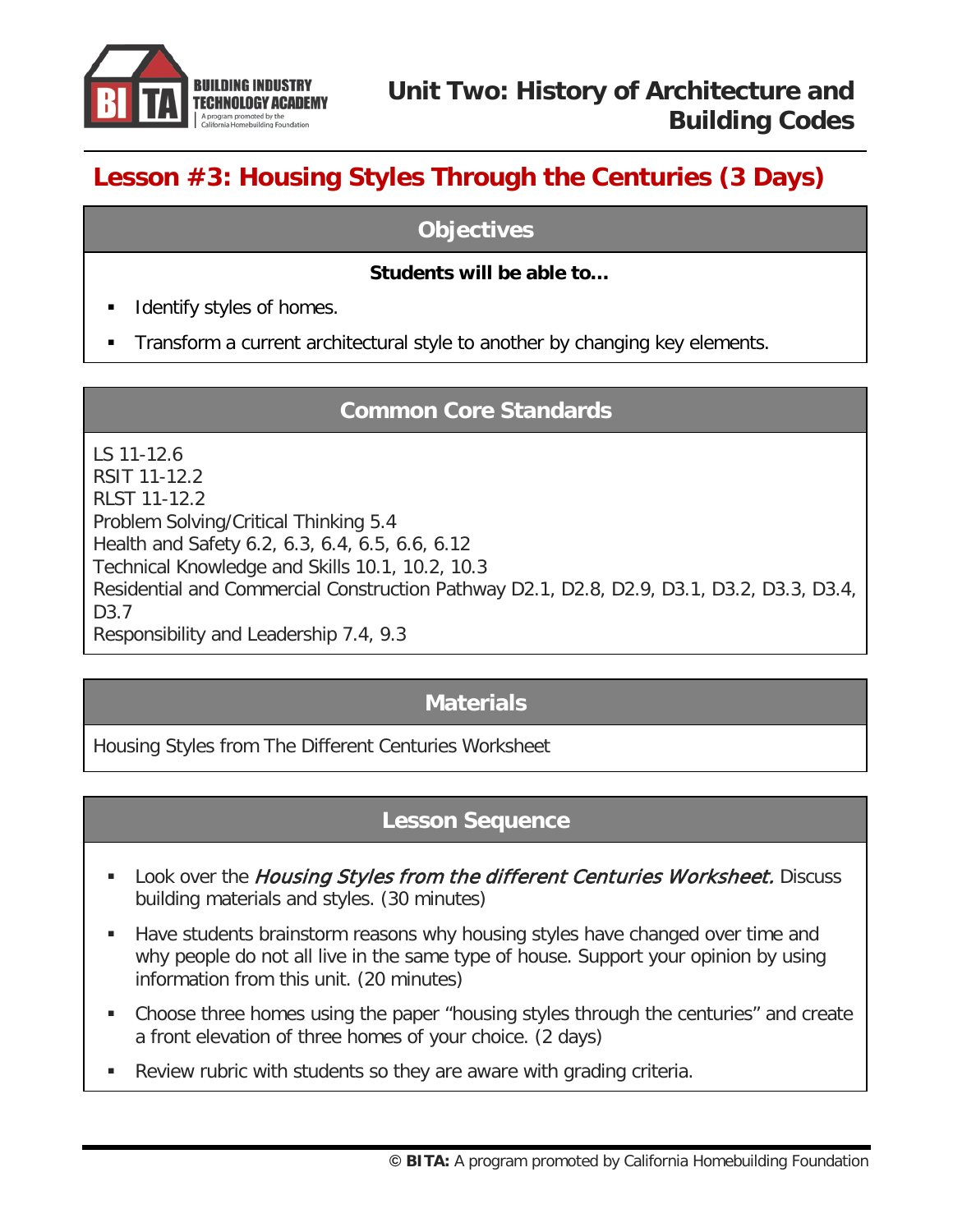#### **Assessment**

Use rubric to grade student's front elevation of homes.

### **Accommodations/Modifications**

Check for Understanding One on One Support Extra Time If Needed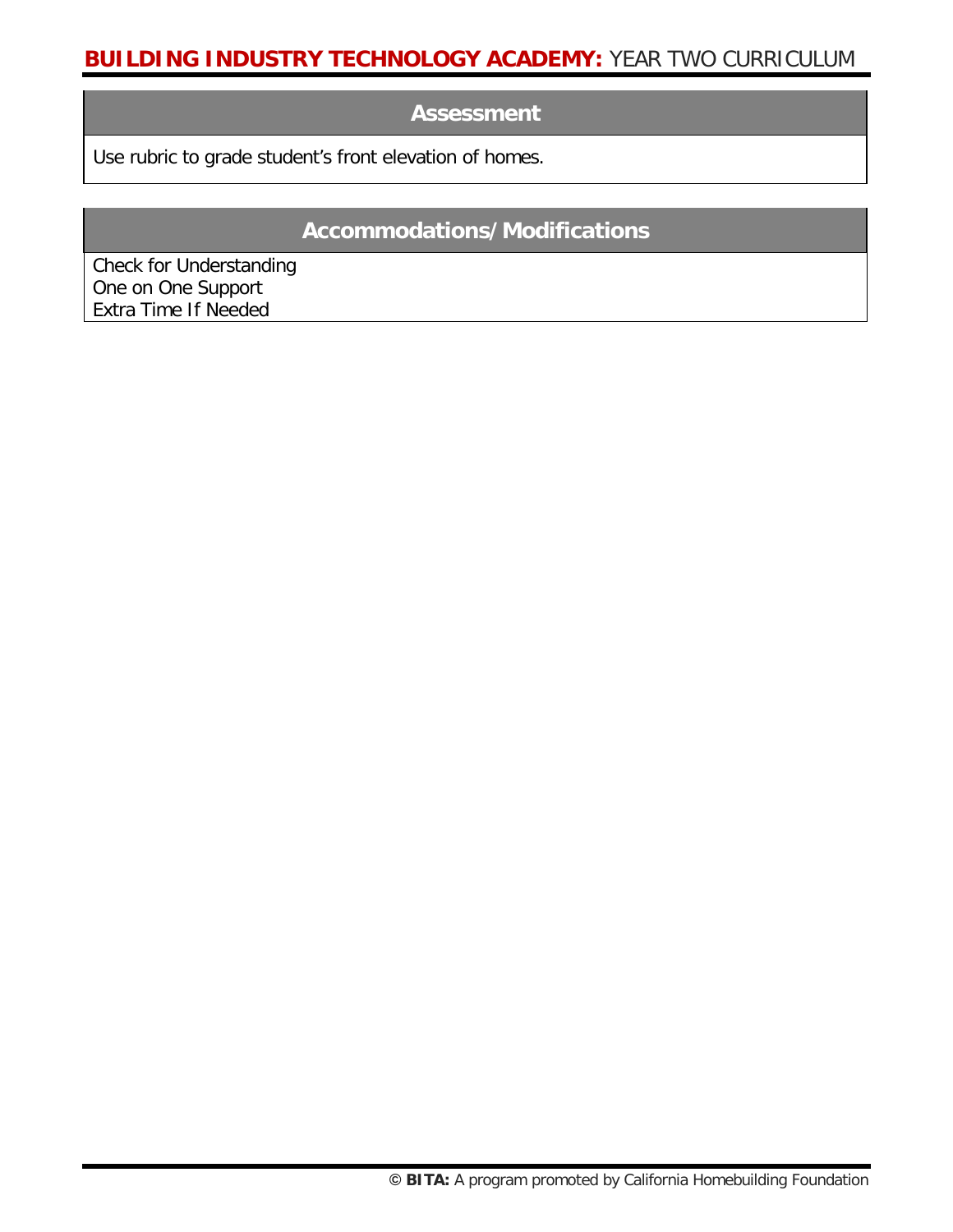#### **Housing Styles from the Different Centuries Worksheet**

Why Do Housing Styles Change Over Time?

Either individually or with a partner, quickly brainstorm 2-3 reasons for why housing styles change over time, and why people do not all live in the same type of house. Support your opinion using information from this unit. Record your reasons below for each question. Be prepared to share your ideas with the class.

\_\_\_\_\_\_\_\_\_\_\_\_\_\_\_\_\_\_\_\_\_\_\_\_\_\_\_\_\_\_\_\_\_\_\_\_\_\_\_\_\_\_\_\_\_\_\_\_\_\_\_\_\_\_\_\_\_\_\_\_\_\_\_\_\_\_\_\_\_\_\_\_\_\_

\_\_\_\_\_\_\_\_\_\_\_\_\_\_\_\_\_\_\_\_\_\_\_\_\_\_\_\_\_\_\_\_\_\_\_\_\_\_\_\_\_\_\_\_\_\_\_\_\_\_\_\_\_\_\_\_\_\_\_\_\_\_\_\_\_\_\_\_\_\_\_\_\_\_

\_\_\_\_\_\_\_\_\_\_\_\_\_\_\_\_\_\_\_\_\_\_\_\_\_\_\_\_\_\_\_\_\_\_\_\_\_\_\_\_\_\_\_\_\_\_\_\_\_\_\_\_\_\_\_\_\_\_\_\_\_\_\_\_\_\_\_\_\_\_\_\_\_\_

\_\_\_\_\_\_\_\_\_\_\_\_\_\_\_\_\_\_\_\_\_\_\_\_\_\_\_\_\_\_\_\_\_\_\_\_\_\_\_\_\_\_\_\_\_\_\_\_\_\_\_\_\_\_\_\_\_\_\_\_\_\_\_\_\_\_\_\_\_\_\_\_\_\_

\_\_\_\_\_\_\_\_\_\_\_\_\_\_\_\_\_\_\_\_\_\_\_\_\_\_\_\_\_\_\_\_\_\_\_\_\_\_\_\_\_\_\_\_\_\_\_\_\_\_\_\_\_\_\_\_\_\_\_\_\_\_\_\_\_\_\_\_\_\_\_\_\_\_

\_\_\_\_\_\_\_\_\_\_\_\_\_\_\_\_\_\_\_\_\_\_\_\_\_\_\_\_\_\_\_\_\_\_\_\_\_\_\_\_\_\_\_\_\_\_\_\_\_\_\_\_\_\_\_\_\_\_\_\_\_\_\_\_\_\_\_\_\_\_\_\_\_\_

\_\_\_\_\_\_\_\_\_\_\_\_\_\_\_\_\_\_\_\_\_\_\_\_\_\_\_\_\_\_\_\_\_\_\_\_\_\_\_\_\_\_\_\_\_\_\_\_\_\_\_\_\_\_\_\_\_\_\_\_\_\_\_\_\_\_\_\_\_\_\_\_\_\_

\_\_\_\_\_\_\_\_\_\_\_\_\_\_\_\_\_\_\_\_\_\_\_\_\_\_\_\_\_\_\_\_\_\_\_\_\_\_\_\_\_\_\_\_\_\_\_\_\_\_\_\_\_\_\_\_\_\_\_\_\_\_\_\_\_\_\_\_\_\_\_\_\_\_

Why do housing styles change?

Why do people not live in the same type of house?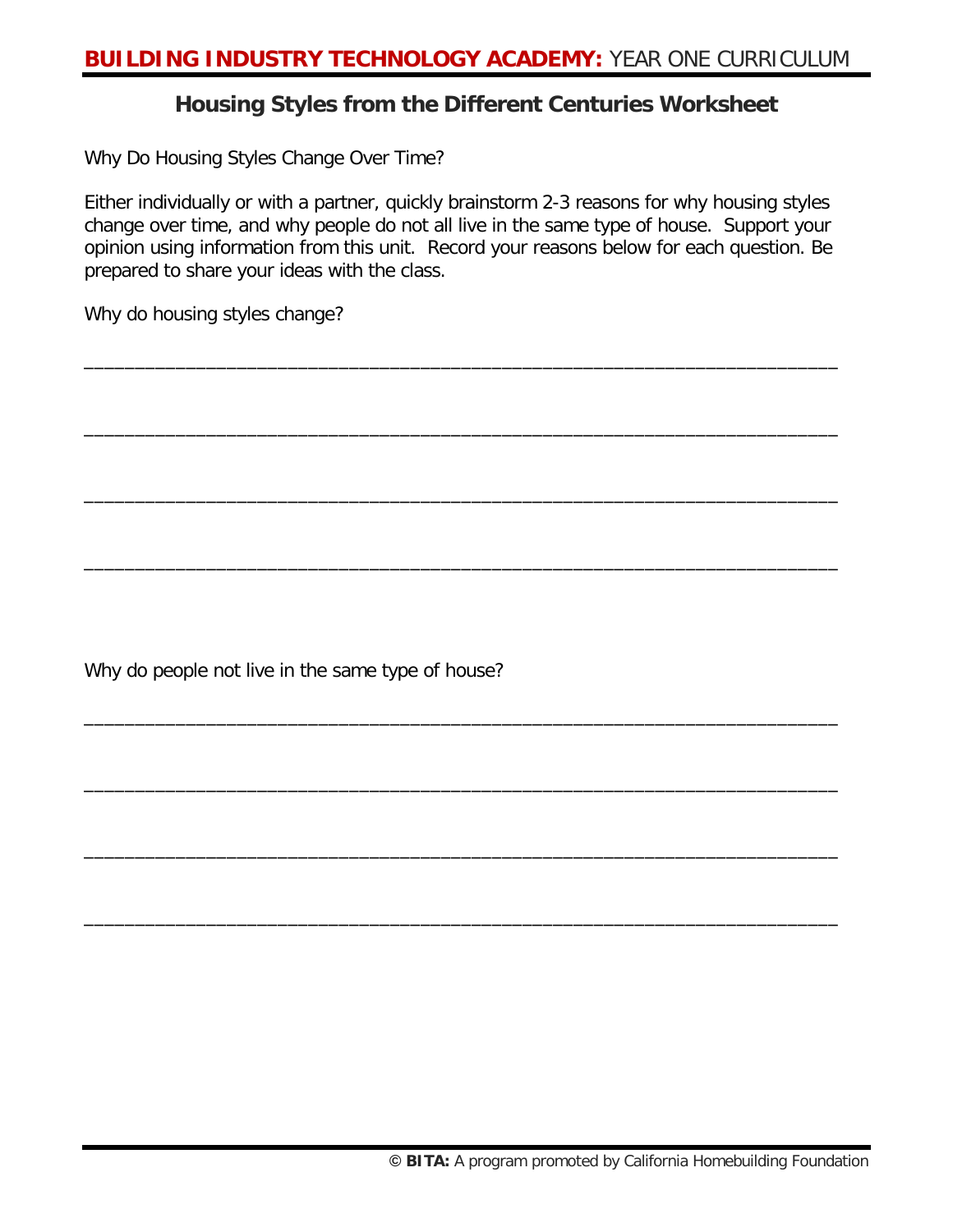### **Housing Styles Through the Centuries**

- Choose 3 homes, using the paper 'Housing Styles Through the Centuries'.
- Using a piece of paper, pencil and ruler create a front elevation of the 3 houses of your choice.
- Then draw a door and 2 windows, using selections from the design elements fact sheet.
- After you have drawn them in with pencil, they may also be colored.
- When they are completed, you'll need to write a description of the housing style, roof style, window and door styles that were used.
- You will share your designs with the class in the form of a poster.

Extra credit can be earned by creating changes from the styles (basically creating your own style).

| <b>POSTER RUBRIC</b>                                            |                                                                                                                                                              |                                                                                                                                                         |                                                                                                                                               |
|-----------------------------------------------------------------|--------------------------------------------------------------------------------------------------------------------------------------------------------------|---------------------------------------------------------------------------------------------------------------------------------------------------------|-----------------------------------------------------------------------------------------------------------------------------------------------|
|                                                                 | <b>Proficient</b>                                                                                                                                            | <b>Basic</b>                                                                                                                                            | <b>Below Basic</b>                                                                                                                            |
| Overall<br>neatness<br>and<br>presentation<br>on the<br>poster. | House is free of smudges and<br>drawn neatly with pencil and<br>ruler.<br>Picture labeled accurately<br>with architectural writing and<br>guidelines erased. | House has small smudges and<br>drawn by hand with pencil.<br>Picture not labeled accurately<br>with architectural writing and<br>guidelines not erased. | House has smudges.<br>It is drawn by hand.<br>Picture is not labeled<br>accurately with architectural<br>writing.<br>No guidelines were used. |
| Roof style                                                      | 1 roof style neatly drawn with<br>pencil and ruler, and accurate<br>description of roof style.                                                               | 1 roof style drawn without<br>ruler. Description is not<br>accurate for roof style.                                                                     | No roof style or description of<br>roof style used.                                                                                           |
| Window<br><b>Styles</b>                                         | 2 different window styles,<br>drawn neatly with pencil and<br>ruler. An accurate description<br>of window styles used.                                       | 1 window styles, drawn<br>without ruler. An inaccurate<br>description of window style<br>used.                                                          | 1 different window style not<br>drawn neatly. Description is<br>missing or inaccurate of<br>window style used.                                |
| Door Styles                                                     | 1 door style, drawn neatly<br>with pencil and ruler. An<br>accurate description of door<br>style used.                                                       | 1 door style, drawn without<br>ruler. An inaccurate description<br>of door style used.                                                                  | No door style or description<br>of door style used.                                                                                           |
| House Style                                                     | House style drawn neatly<br>with pencil and ruler. An<br>accurate description of the<br>house style used.                                                    | House style drawn without<br>ruler. An inaccurate description<br>of the house style used.                                                               | House style not drawn<br>accurately and description<br>incorrect or missing.                                                                  |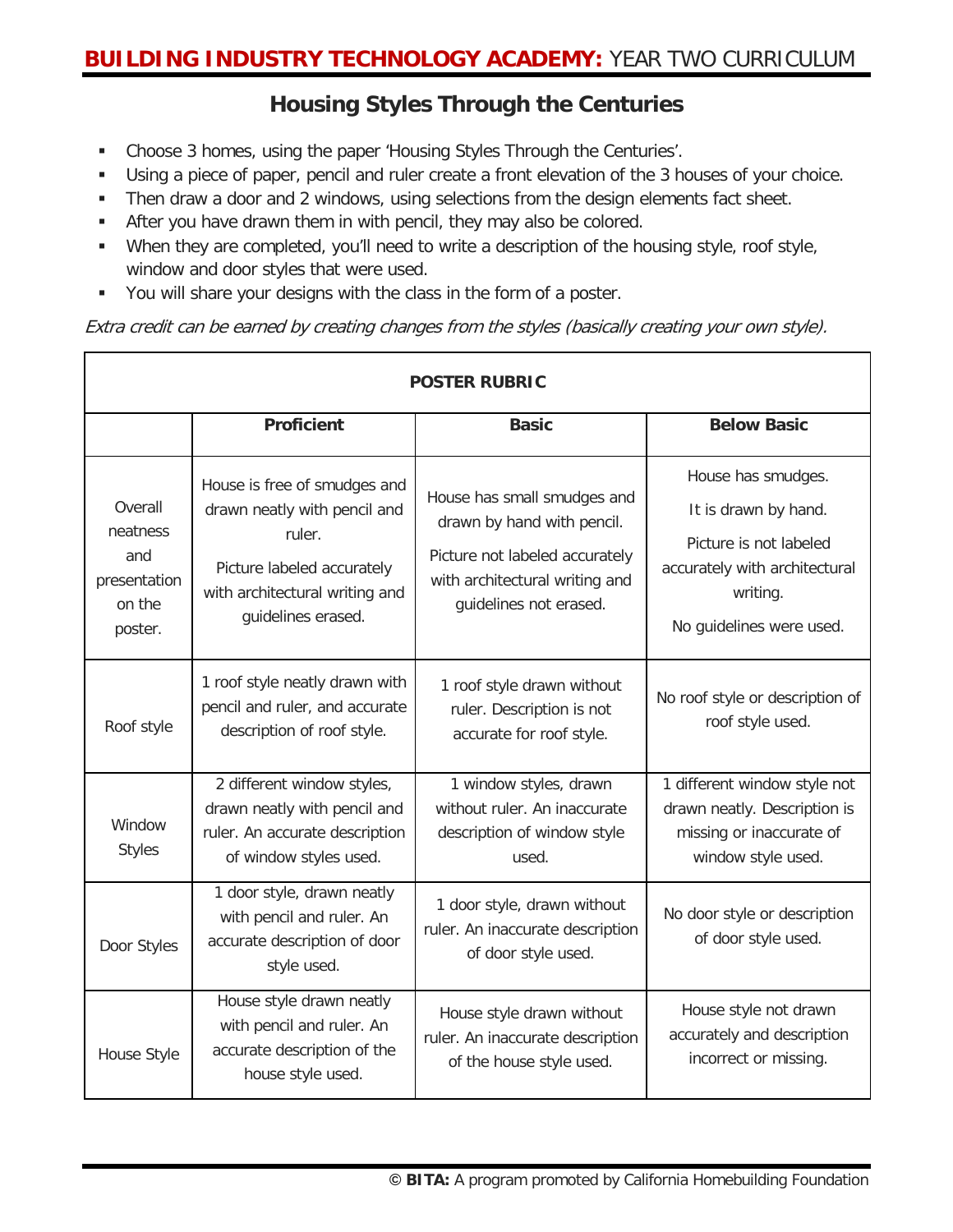### **Housing Styles**

**Native American**





Half timbered with thatch roof Cape cod



Garrison **Saltbox**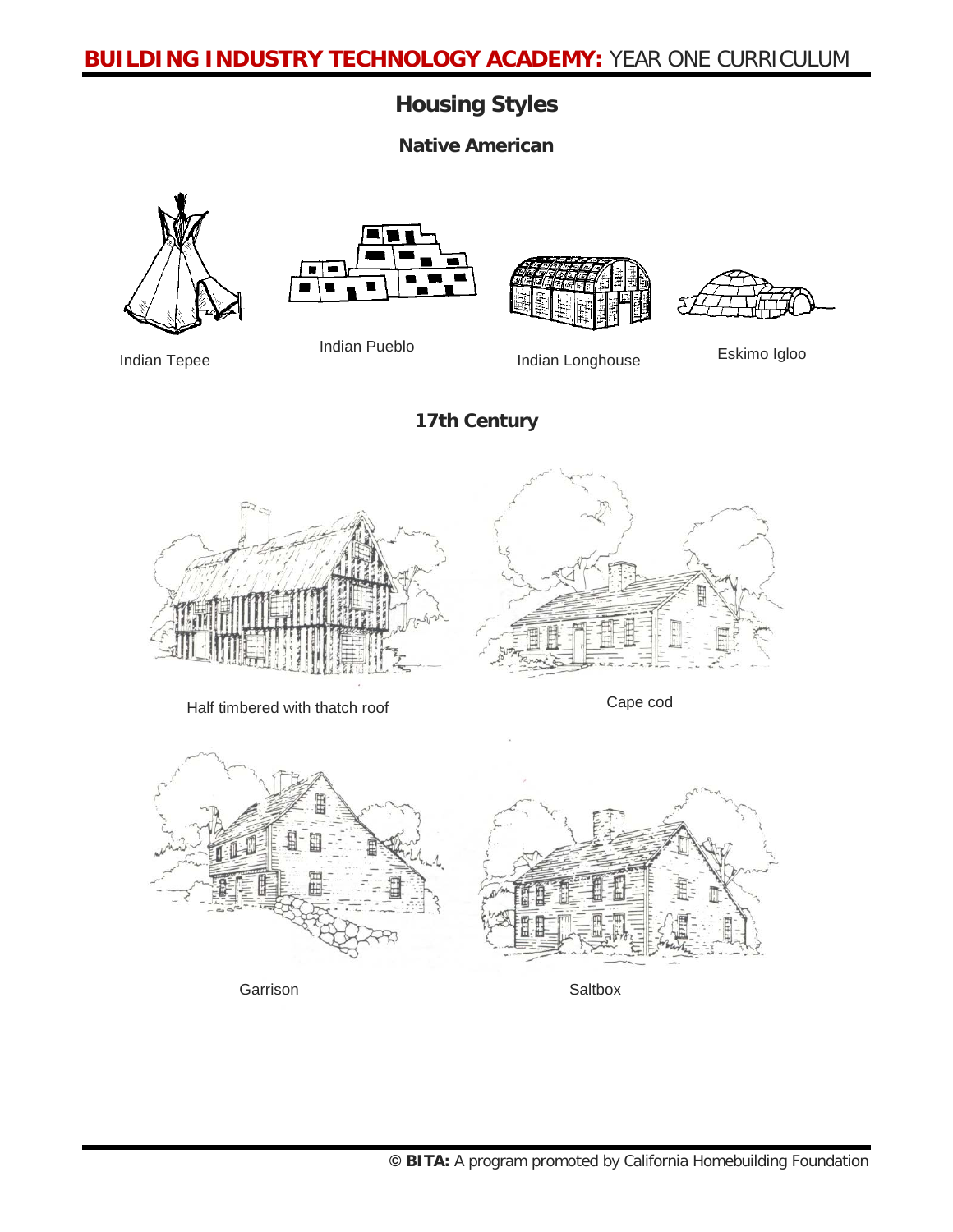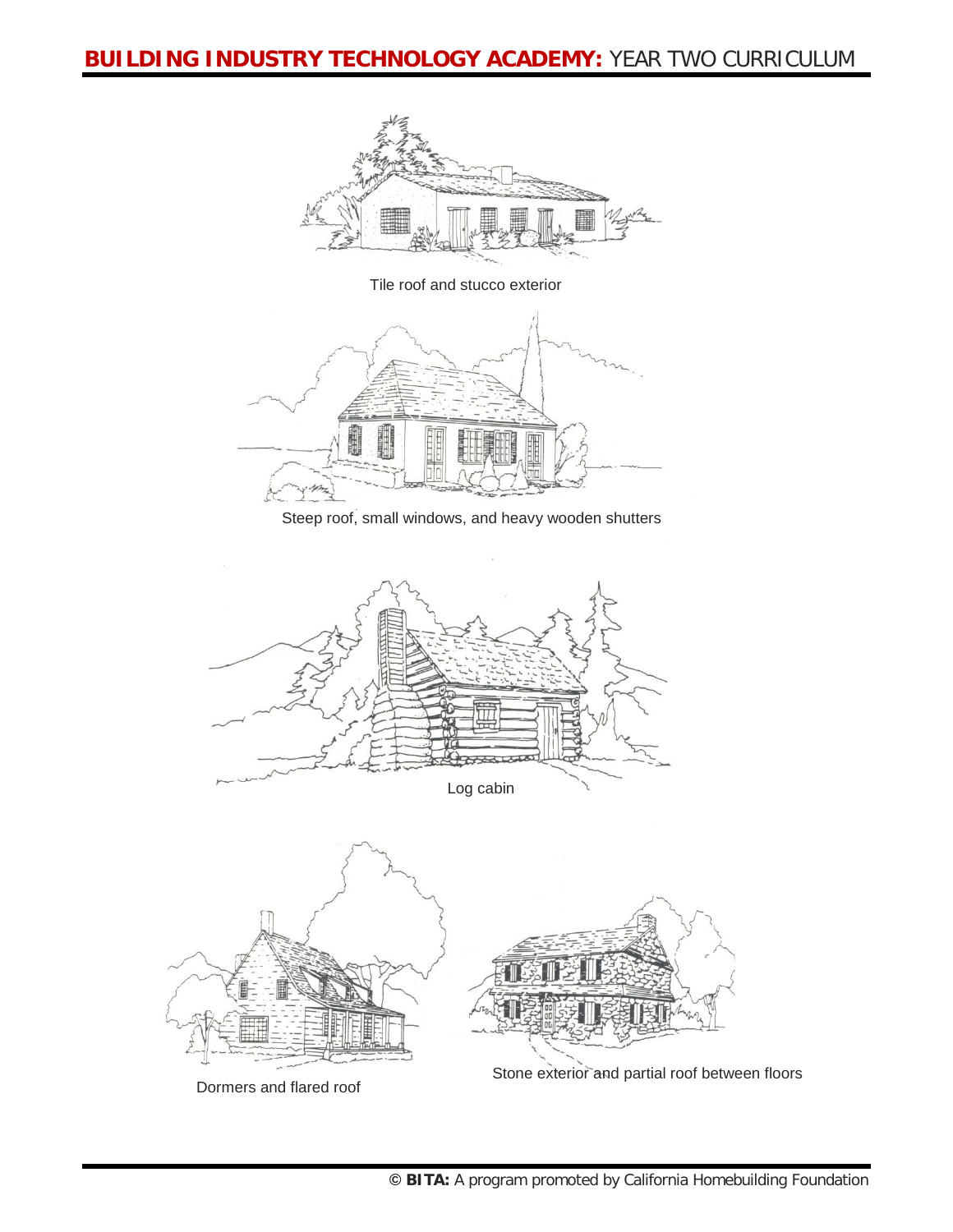**18th Century**



Side-gabled roof, cornice and central chimney



Central Section and wings on both sides



Distinguished by portico (porch) and columns Gabled roof, cornice and fan light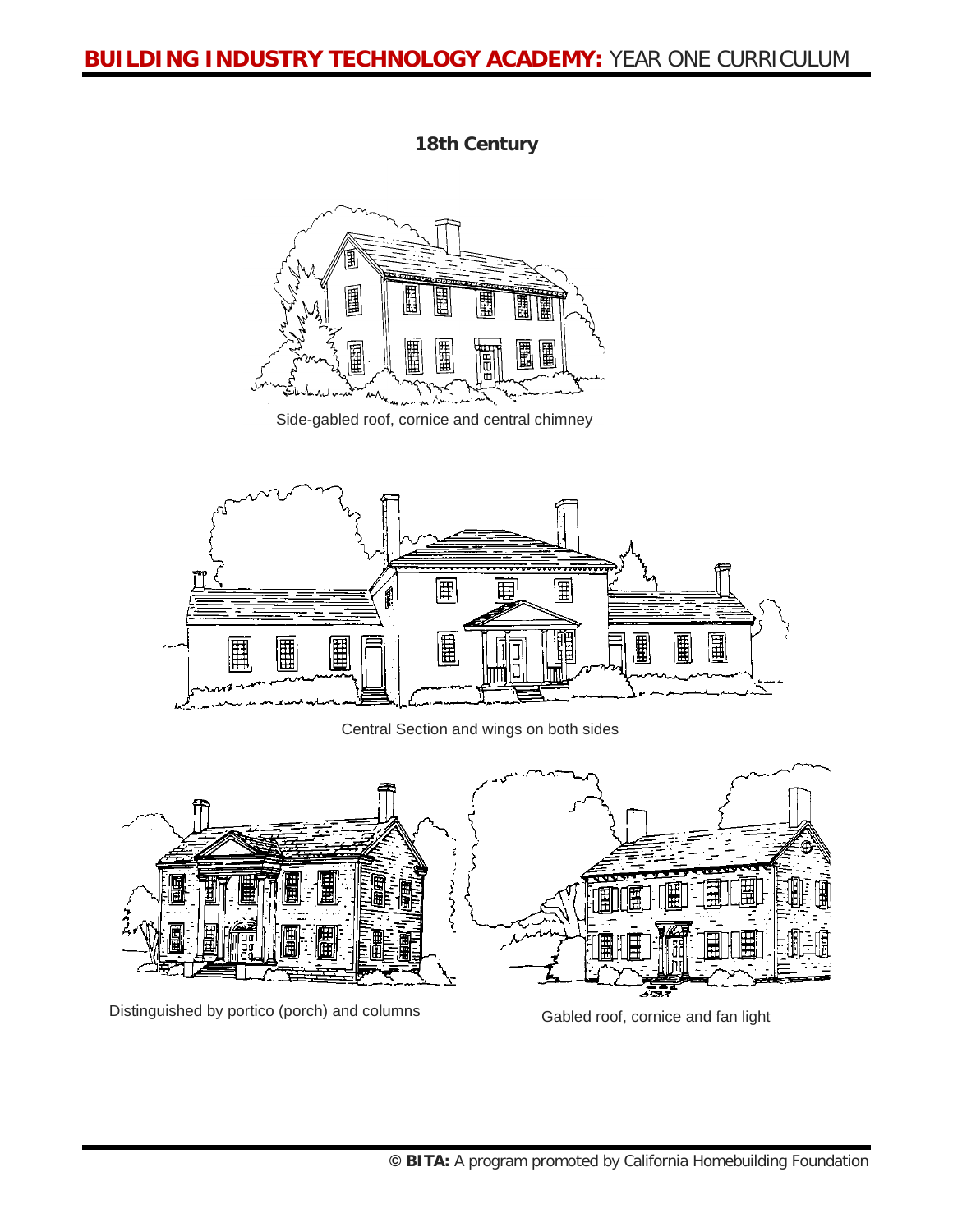**19th Century**



Greek Revival – elaborate entry including porch with columns



Gothic Revival – gables decorated with Gingerbread trim



Victorian Period – Mansard Style



Victorian Period – fanciful with irregular roof line and wide porch



Italian Style – square shaped with long narrow windows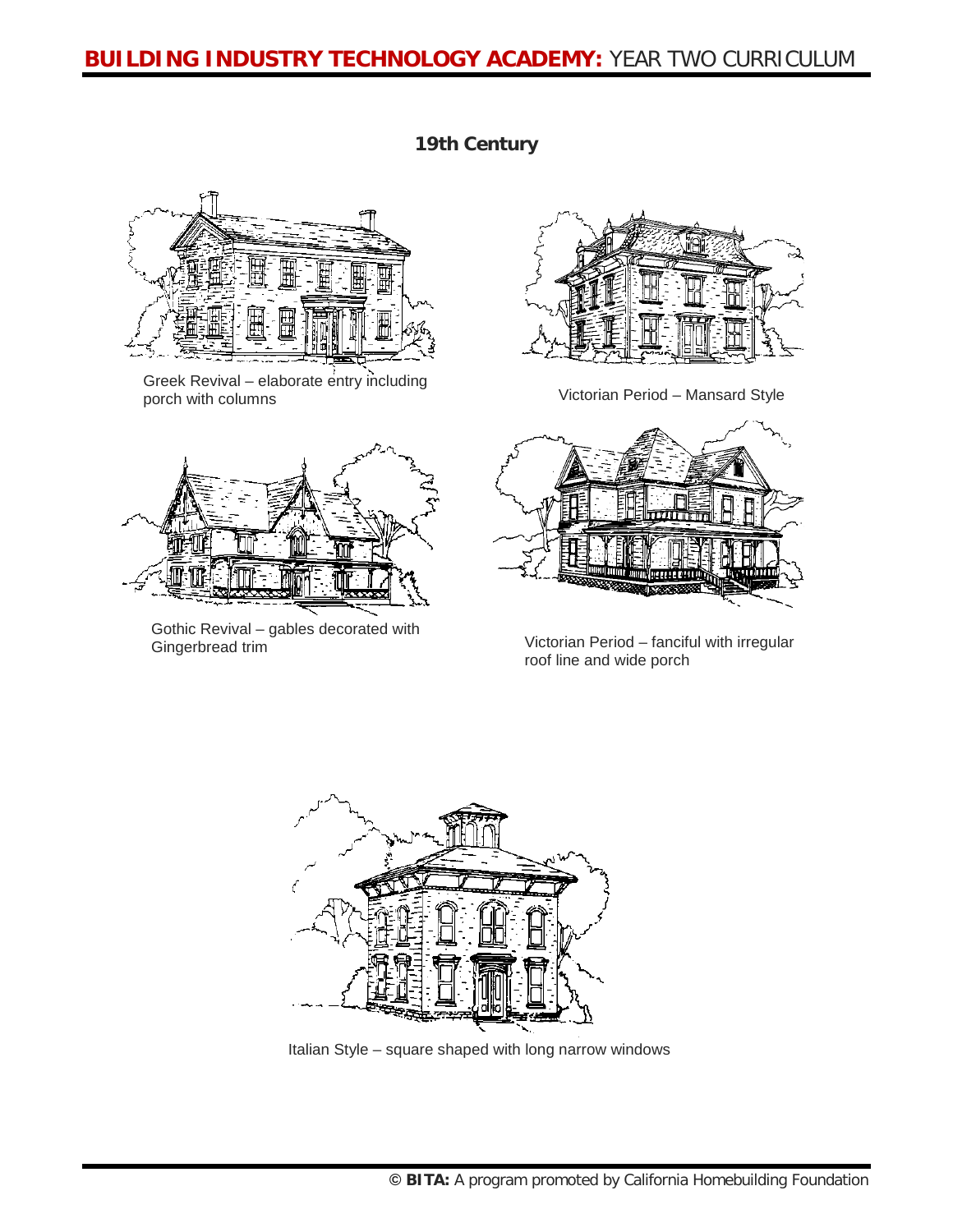**20th & 21st Century**





Split-Level – levels separated by short flights of stairs Ranch - one-story



Contemporary -



Solar-



Geodesic dome



Earth sheltered